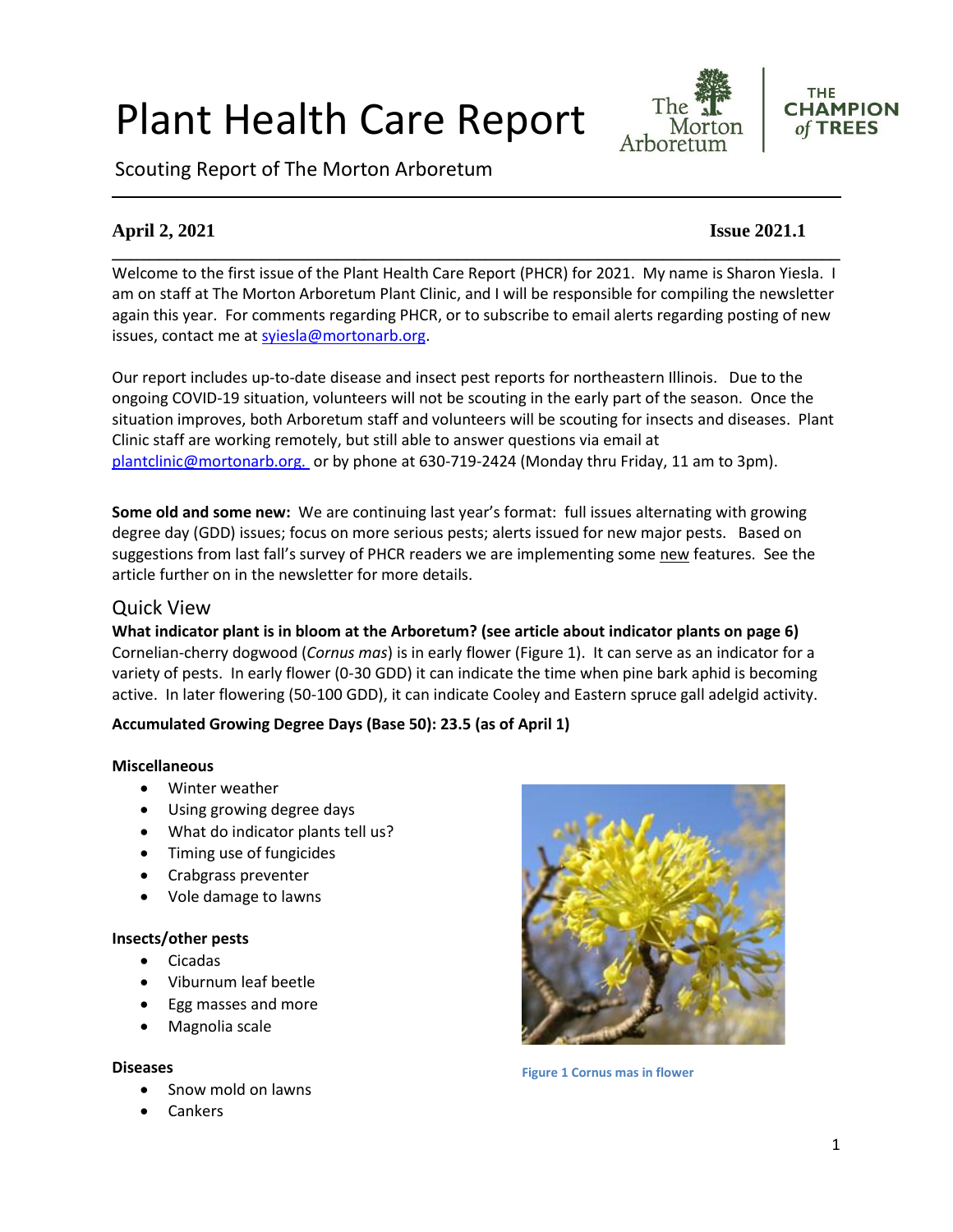## **Oak and Elm Pruning Advisory**

Just a reminder - **stop pruning oaks and elms by April 15 (or possibly sooner this year**!) Sap and bark beetles, the insects that spread the pathogens that cause oak wilt and Dutch elm disease, will soon be active. The beetles are attracted to pruning wounds. Pathologists differ in their opinions on when to resume pruning. To err on the side of safety don't prune oaks and elms between April 15 and October 15, when the beetles are active. If you must prune close to or after that deadline, seal the pruning cuts immediately. Wisconsin DNR offers this guideline about the emergence of the vectors: As a rule of thumb, "temperatures above 60 degrees for 7 consecutive days" is considered to be warm enough for the emergence of *C[olopterus] truncates* [sap beetles]. These are the beetles that can carry oak wilt. We may get this kind of weather in the coming week.

#### **New features**

Based on suggestions from last fall's survey of PHCR readers we are implementing some new features. These will include:

- Extending the season with 2 full issues in September (no GDD issues). The weather is changing and we see a need to follow some pests into the early fall.
- An index that gets updated with each new full issue (rather than at the end of season). This should make It easier to find articles at any time in the season. The updated index will be included at the end of every full issue.
- A list of insects that might be emerging at the growing day range occurring when each full issue is published. Even if we have not found a particular pest yet, this list will give you an idea of what to be expecting.
- Comparisons of current growing degree days (GDD) with the same date in past years. Again, with our changing weather, we are seeing some changes in the timing of GDD accumulation.
- A report on rainfall to look not only at the total for the year, but also the distribution of rain from month to month. Some years with 'normal' or 'average' rainfall often have really rainy months followed by really dry ones, making the true situation less than normal.
- In spring and fall, we will post some soil temperatures. This can help us with determining a good time to apply crabgrass preventer in spring, as well as a guide for best planting times for spring and fall.

#### Soil temperatures around Illinois (from Illinois State Water Survey)

This information will be provided in spring and fall issues only. For more data go to <https://www.isws.illinois.edu/warm/soil/> (you will need to set up an account to access data.) Crabgrass does not germinate until soil temps are above 55 degrees for 5 to 7 days (use more shallow depth for this). Root growth on trees/shrubs occurs when soil temps are above 45 degrees (use deeper depth).

| Max. Soil temps   | St. Charles       | Champaign         | Carbondale        |
|-------------------|-------------------|-------------------|-------------------|
| For April 1, 2021 | reporting station | reporting station | reporting station |
|                   | (north)           | (central)         | (south)           |
| 2-inch, bare soil | $44.9*$           | 45.7              | 45.3              |
| 4-inch, bare soil | 45.3              | 45.7              | 46.1              |
| 4-inch, under sod | 43.6              | 48.6              | 50.8              |
| 8-inch, under sod | 43.6              | 49.3              | 50.2              |

\*This station has reported soil temps above 50 degrees in the past week. The warm weather forecast for the next week could push temps above 55.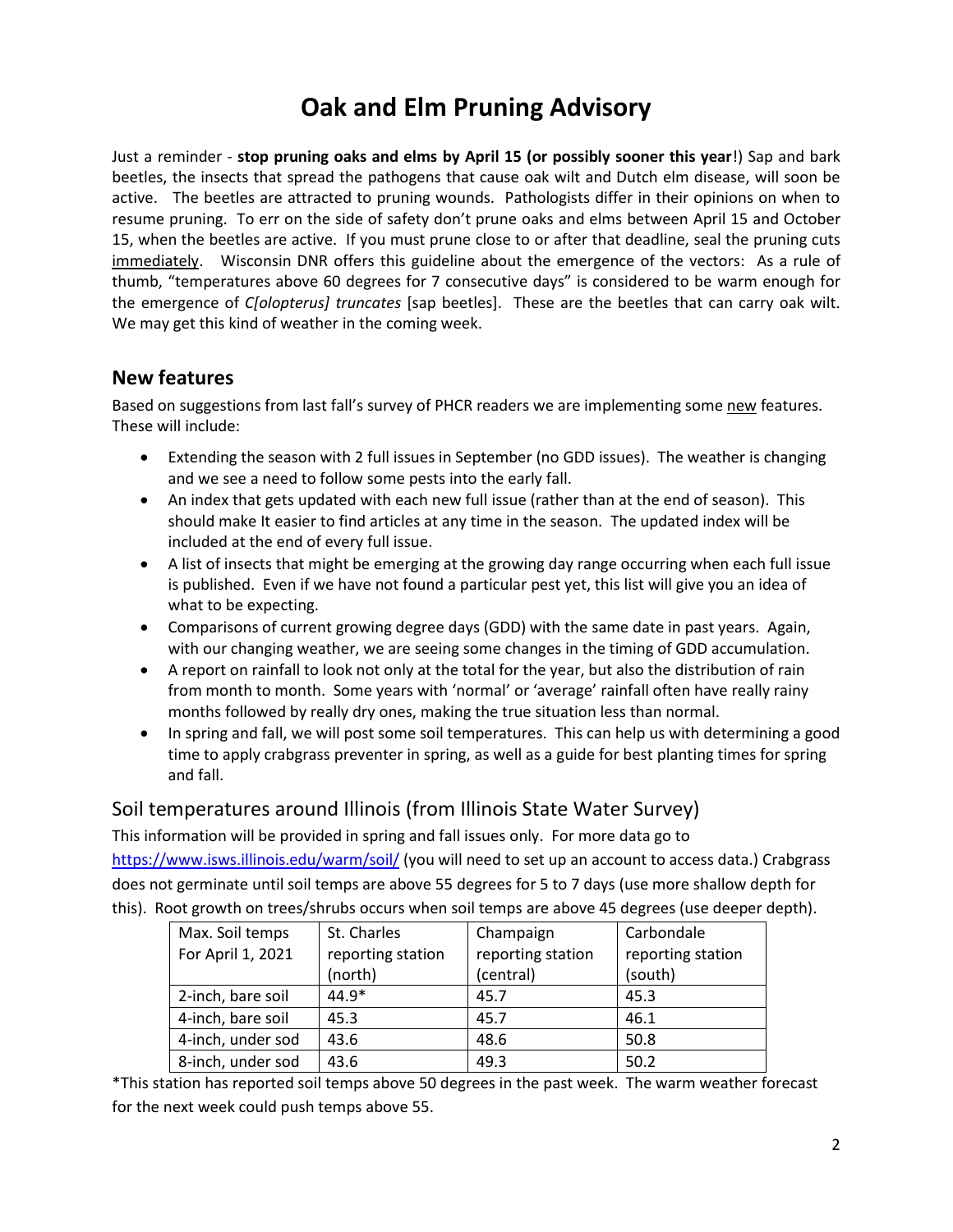### Degree Days (current and compared to past years) and rainfall

As of April 1, we are at 23.5 base-50 growing degree days (GDD). The historical average (1937-2020) for this date is zero GDD<sub>50</sub>. The table below shows a comparison of GDD in different years. We are comparing the GDD reported in this issue with the GDD reported in the first issue of 2020, 2015 and 2014. These years were selected since publication dates of the first issue were within a day or two of each other. Glencoe, Lisle and Waukegan (60085) were not used in 2015 and 2014, so there is 'no report' from those stations.

| Location                                               | GDD as of<br>$2021$ 1 <sup>st</sup> issue<br>4/2/21 | GDD as of<br>4/3/20 | <b>GDD</b> as of<br>2020 1 <sup>st</sup> issue 2015 1 <sup>st</sup> issue 2014 1 <sup>st</sup> issue<br>4/3/15 | <b>GDD</b> as of<br>4/4/14 |
|--------------------------------------------------------|-----------------------------------------------------|---------------------|----------------------------------------------------------------------------------------------------------------|----------------------------|
| Carbondale, IL*                                        | 121                                                 | 113                 | 86                                                                                                             | 72                         |
| Champaign, IL*                                         | 50                                                  | 31                  | 40                                                                                                             | 6                          |
| Chicago Botanic Garden** $\ 48$ (as of 3/31) No report |                                                     |                     | $.5$ (as of 4/1)                                                                                               | No report                  |
| Glencoe*                                               | <b>Q</b>                                            |                     | No report                                                                                                      | No report                  |
| Chicago O'Hare*                                        | 52                                                  | 12                  | 31                                                                                                             | 5                          |
| Kankakee, IL*                                          | 39                                                  | 18                  | 25                                                                                                             | 3                          |
| Lisle, IL*                                             | 52                                                  | 14                  | $\ $ No report                                                                                                 | No report                  |
| The Morton Arboretum                                   | 23.5                                                | 6                   | 9.5                                                                                                            | Ю                          |
| Quincy, IL*                                            | 72                                                  | 52                  | 64                                                                                                             | 21                         |
| Rockford, IL*                                          | 17                                                  | 6                   | 20                                                                                                             | 3                          |
| Springfield, IL*                                       | 63                                                  | 44                  | 54                                                                                                             | 19                         |
| Waukegan, $IL*(60087)$                                 | 34                                                  | 4                   | <sup>19</sup>                                                                                                  |                            |
| Waukegan, IL (60085)                                   | 45                                                  | 7                   | $\ $ No report                                                                                                 | No report                  |

\*\*Thank you to Chris Henning, Chicago Botanic Garden, for supplying us with this information.

\*We obtain most of our degree day information from the GDD Tracker from Michigan State University web site. For additional locations and daily degree days, go to <https://gddtracker.msu.edu/>

| Seasonal precipitation (rain and melted snow) in inches. |      |       |         |
|----------------------------------------------------------|------|-------|---------|
|                                                          | 2021 | 2020  | average |
| Jan                                                      | 1.5  | 2.14  | 1.952   |
| Feb                                                      | 1.49 | .85   | 1.769   |
| Mar                                                      | 1.24 | 4.15  | 2.536   |
| April                                                    |      | 4.37  | 3.692   |
| May                                                      |      | 8.24  | 4.194   |
| June                                                     |      | 4.91  | 4.190   |
| July                                                     |      | 2.87  | 3.893   |
| Aug                                                      |      | 1.1   | 3.802   |
| Year to date                                             |      | 28.63 | 26.03   |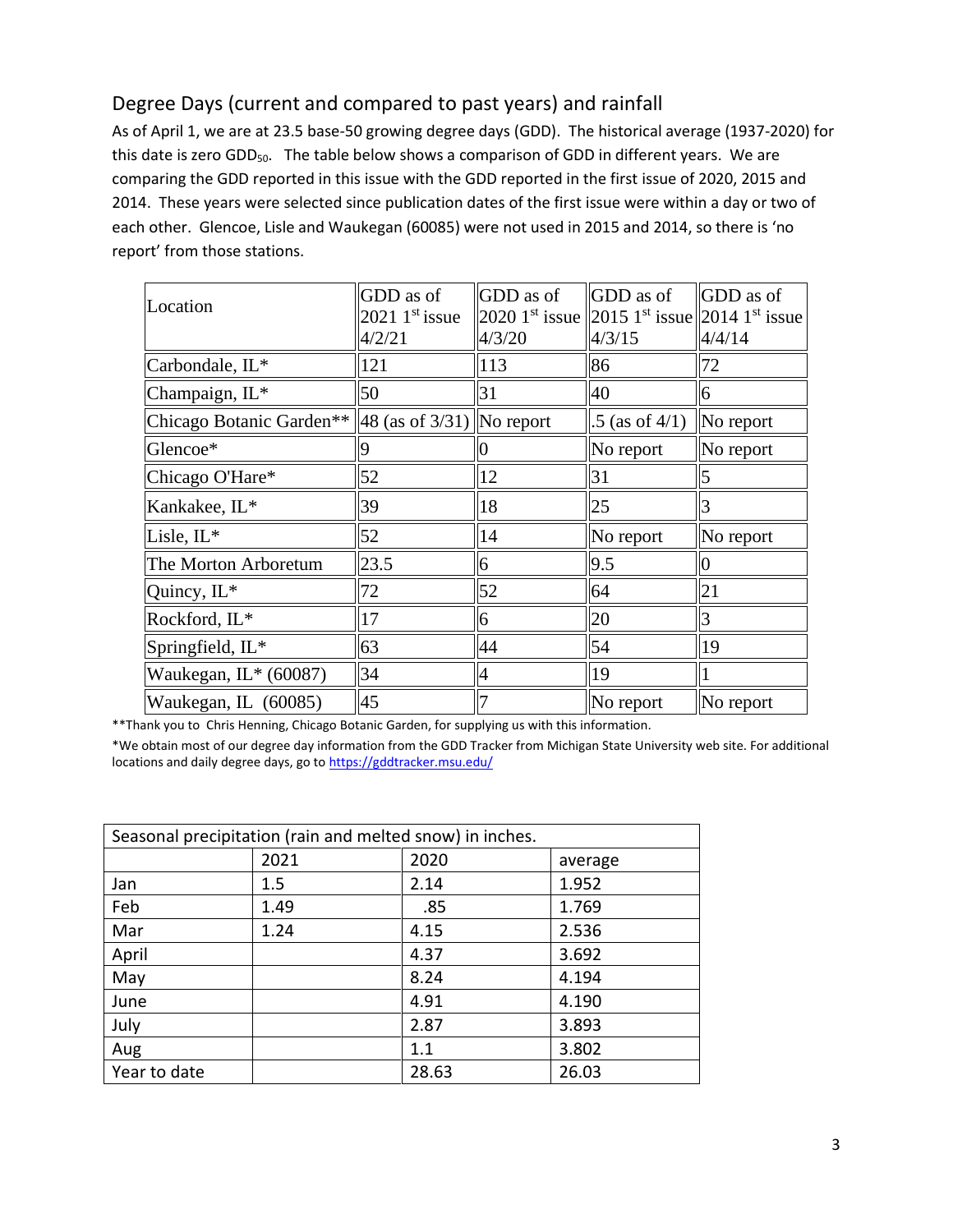#### **How serious is it?**

Problems that can definitely compromise the health of the plant will be marked "serious".Problems that have the potential to be serious and which may warrant chemical control measures will be marked "potentially serious". Problems that are seldom serious enough for pesticide treatment will be marked "minor". "Aggressive" will be used for weeds that spread quickly and become a problem and "dangerous" for weeds that might pose a risk to humans.

#### **Miscellaneous:**







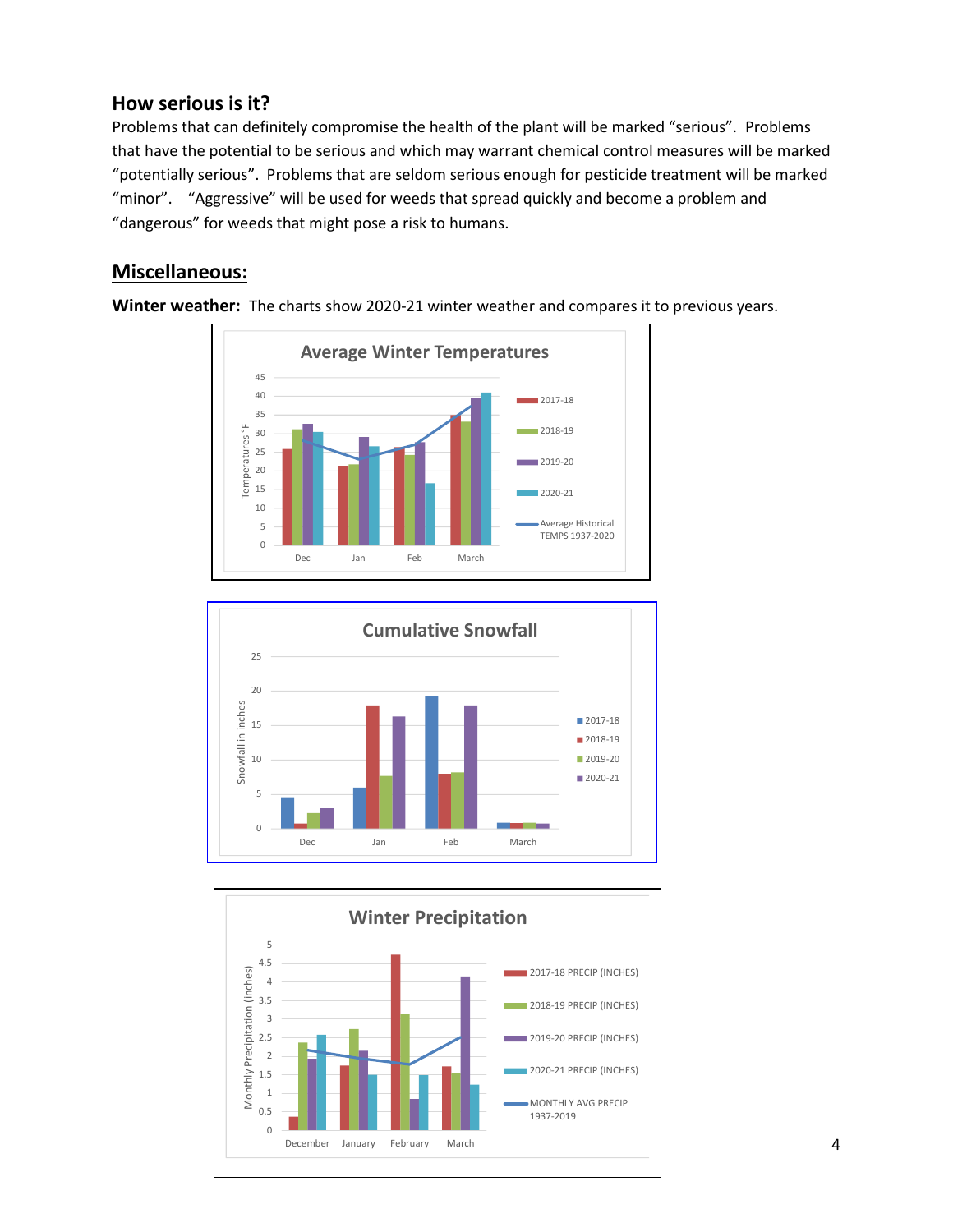#### **Using growing degree days**

In every issue of the Plant Health Care Report, we list growing degree days (GDD) accumulated at The Morton Arboretum and other sites throughout Illinois. This article will explain what they are and how we can use them.

The development of plants, insects and fungi is dependent on heat. Development speeds up as the temperature rises and slows as temperature decreases. Many plants and insects have been studied in regard to this relationship between heat and development. We can anticipate the flowering of a shrub or the emergence of an insect based on how many growing degree days (units of heat, not actual days) have accumulated. We can give this information to our scouts and ask them to look for specific problems based on GDD. This helps to refine the process of scouting. Making those GDDs available to our readers helps them plan for pests and disease.

Accumulation of GDD can vary quite a bit from year to year, and by tracking that information we can be more accurate than if we just looked at the calendar. Here is an example: Eastern tent caterpillars hatch out of their eggs when GDD base 50 is between 100 and 200. In 2014 we had accumulated 100 GDD by May 9. We often do expect to see this pest in early May, so 2014 was fairly 'average'. In 2012, we had accumulated 100 GDD by March 19 (nearly two months earlier than 'normal'). If we had gone with the calendar method and waited to deal with this pest in May, we would have missed it completely.

GDDs days are fairly easy to calculate. We use GDD base 50. Add the maximum temperature to the minimum temperature for a day, divide by two, and subtract 50 (the base number). If the number resulting from this calculation is above zero, then that is the number of degree days for that day. If the result is zero or below, then the number of GDD is zero for that day. These growing degree days (again, think of them as units of heat if the word "day" confuses you) are cumulative. When we have accumulated 100 GDD, we expect certain insects to begin emerging (and certain plants to be in flower). When we get to 500 GDD there will be different insects emerging and different plants flowering. We use base 50 because 50 degrees F is the temperature at which most plants and pests begin to grow.

Various sources link insect emergence with certain stages in the life of indicator plants. This is possible because plants also respond to heat. A couple of resources include Don Orton's book Coincide and the following websites:

[http://www.ipm.msu.edu/agriculture/christmas\\_trees/gdd\\_of\\_landscape\\_insects](http://www.ipm.msu.edu/agriculture/christmas_trees/gdd_of_landscape_insects) [http://extension.unh.edu/resources/files/Resource000986\\_Rep2328.pdf](http://extension.unh.edu/resources/files/Resource000986_Rep2328.pdf) <http://www.ipmofnh.com/wp-content/uploads/2015/02/Insect-Growing-Degree-Days.pdf>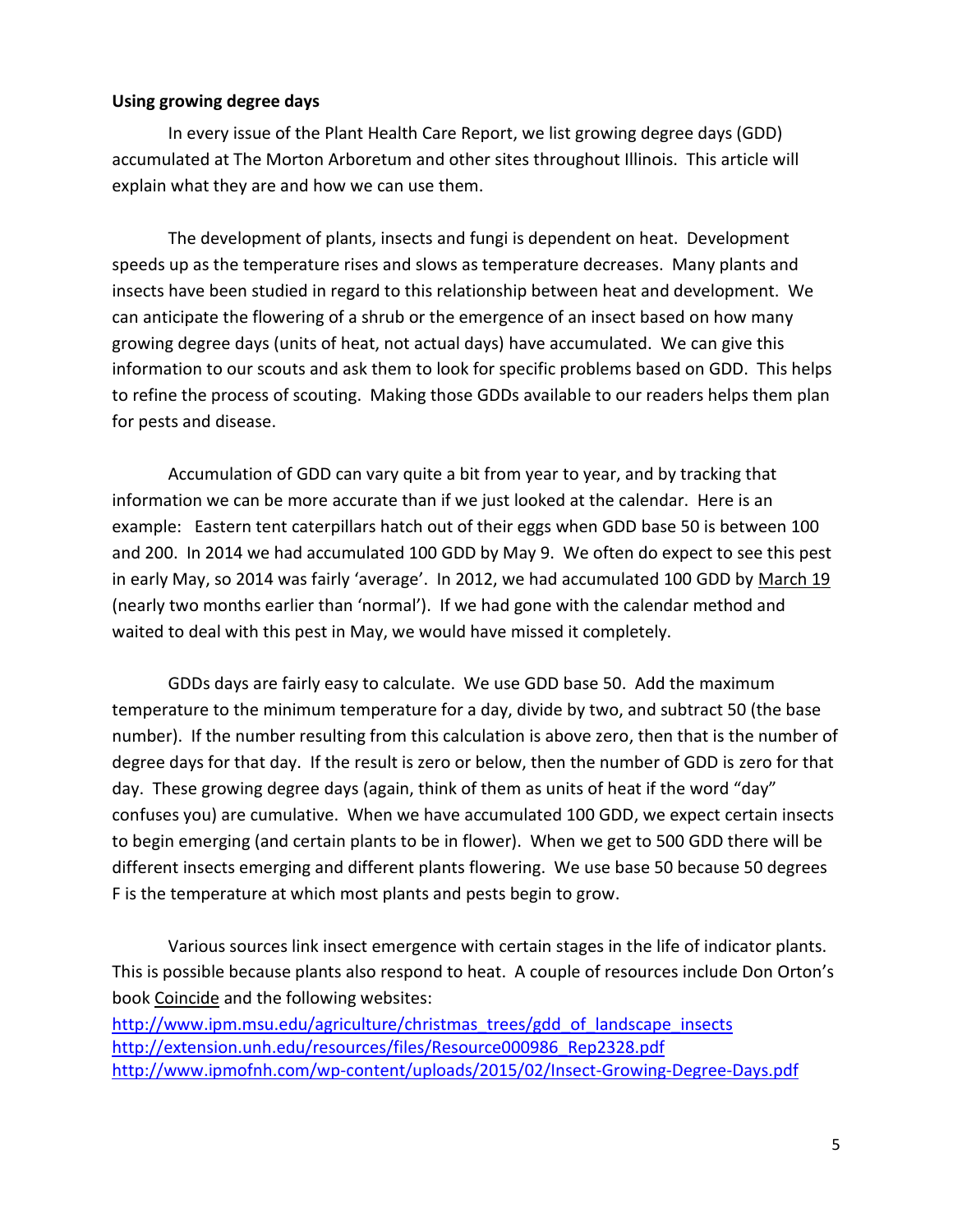#### **What do indicator plants tell us?**

We always give an indicator plant in each issue of the PHCR. These plants tie in with our use of growing degree days (explained above). The development of both insects and plants is controlled by the accumulation of heat units, or growing degree days (GDD). At a certain accumulation of GDD we can expect certain insects to be present at a certain stage of their life cycle. At that same level of GDD, a particular plant will be in flower. Here is an example: Between 100 and 200 GDD (base 50), we can expect to see Eastern tent caterpillars emerging from their eggs. At that same number of GDD we will also see redbud (*Cercis canadensis*) beginning to flower. The redbud can be used as an indicator plant. Its early flowering stage indicates that we have had enough GDD to cause the Eastern tent caterpillars to hatch out. Now we know when to look for them. The redbud, and other indicator plants, are good visual cues that are easy to spot in the landscape.

Indicator plants and GDD work better than dates on the calendar. As mentioned above, we often expect to see the Eastern tent caterpillar around early May. The calendar method has never been very exact and now it is even less so as our weather is anything but typical these days. Early May has been the time to look for these caterpillars because that is when we often actually have accumulated 100-200 GDD. That held true for 2020 and 2019. In 2017, that range of GDD occurred from mid-April through mid -May. In 2012, that range of GDD occurred from mid- to -late March! These variations make the calendar method less reliable. GDD is not perfect, but it does get us closer to the mark.

#### **Timing use of fungicides**

 By the time we write an article on a disease for the Plant Health Care Report, the time to treat has often passed. In the interest of being proactive, let's talk about fungicide applications. Many fungicides are applied as protectants to keep fungi from penetrating into plant tissue. Often this application process needs to start at the time new foliage is emerging and may require 2 to 3 applications as the leaves continue to emerge. So far, the weather has been cool enough to keep leaf buds closed for the most part, but a few days of warm weather could bring about a quick change. Warmer weather is predicted starting this week and extending into next week. Watch the weather and leaf development and be ready to act.

#### **Crabgrass preventer**

If you've been in the hardware stores lately, you might have noticed bags of crabgrass preventer (perhaps as early as February or March). Does that mean it is time to put them down? Not necessarily. March offered us some up and down temperatures, as well as some nice days, but the time was not right Now, April is here and we should be considering it. We do want to get the crabgrass preventer down before the germination starts, but these preventers only last about 60 days, so if you apply in February or March you may not get the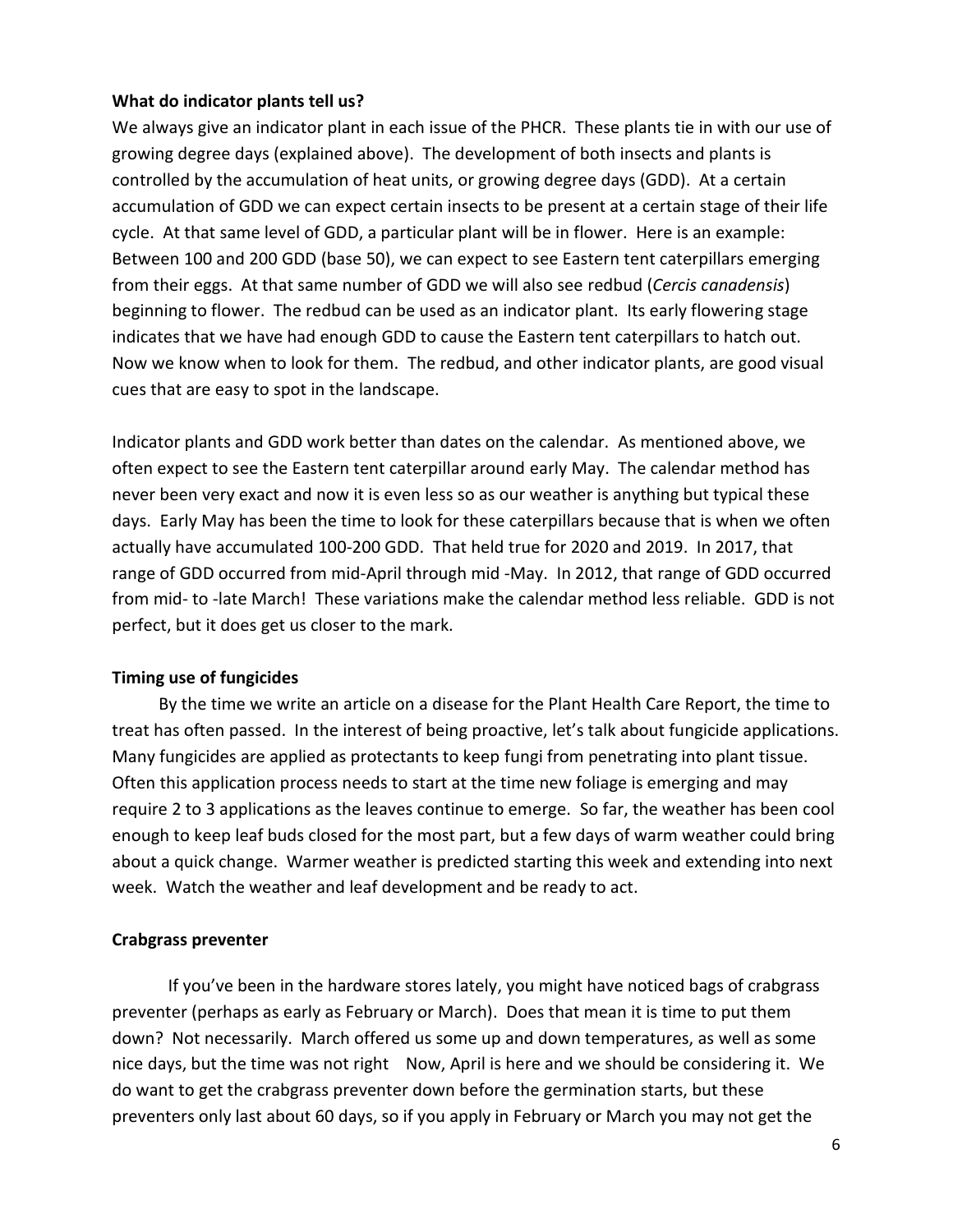most use from it. Crabgrass seed will not germinate until SOIL temperatures are greater than 55 degrees F for 5-7 consecutive days. We are close to that in northern Illinois (soil temps were above 50 degrees for a couple of days this week). In an 'average' year we might be applying crabgrass preventer in mid-April (hopefully a couple of weeks before germination). This year we might need to do it slightly earlier. Iowa State gives this guideline: "Crabgrass seed germination usually begins … when redbud trees reach full bloom", and that is often late April into mid-May. Do NOT use forsythia as an indicator plant. Forsythia is not reliable as it tends to flower whenever it feels like it. Depending on the weather, it can start to flower any time between December and April.

One last thought on crabgrass. We often get reports in early spring of green clumps of crabgrass established in the lawn. Crabgrass is an annual, so it died with the frost last fall. If you see green clumps in your lawn right now, it is most likely tall fescue.

#### **Vole damage to lawns (minor)**

Voles, which are small, mouse-like animals, can run under the snow and feed on the bark of shrubs and young trees. If the vole girdles the branch or trunk, that branch will die. Vole damage may also be seen in lawns. Vole damage usually occurs in winter, especially when we have snow cover. Voles will produce shallow runways in the lawn (fig. 2) which become obvious when the snow melts. This year, the Plant Clinic is getting reports of fairly deep runways in the lawn. Normally, vole damage will fill



**Figure 2 Vole trails in lawns**

in as the lawn begins to grow. That may happen this year as well, even with the deeper runways. If it does not, the areas may need to be over-seeded a bit.

#### **Pest Updates: Insects**

| Examples of insects that may emerge soon in northern Illinois (based on growing degree days) |                |                                  |                 |
|----------------------------------------------------------------------------------------------|----------------|----------------------------------|-----------------|
| GDD (base 50)                                                                                | insect         | Life stage present at this GDD   | Type of damage  |
| 20-90                                                                                        | Magnolia scale | Overwintering nymphs become      | Feeding on sap  |
|                                                                                              |                | active                           |                 |
| 100 (possibly                                                                                | Viburnum leaf  | Larvae (may be feeding when      | Chewing leaves  |
| less)                                                                                        | beetle         | leaves are half expanded)        |                 |
| 100-200                                                                                      | Eastern tent   | Caterpillars (www.usanpn.org     | Chewing leaves  |
|                                                                                              | caterpillar    | predicts these may emerge in the |                 |
|                                                                                              |                | next week or two)                |                 |
| 100-200                                                                                      | Pine sawfly    | larvae                           | Chewing needles |
| 100-450                                                                                      | Gypsy moth     | larvae                           | Chewing leaves  |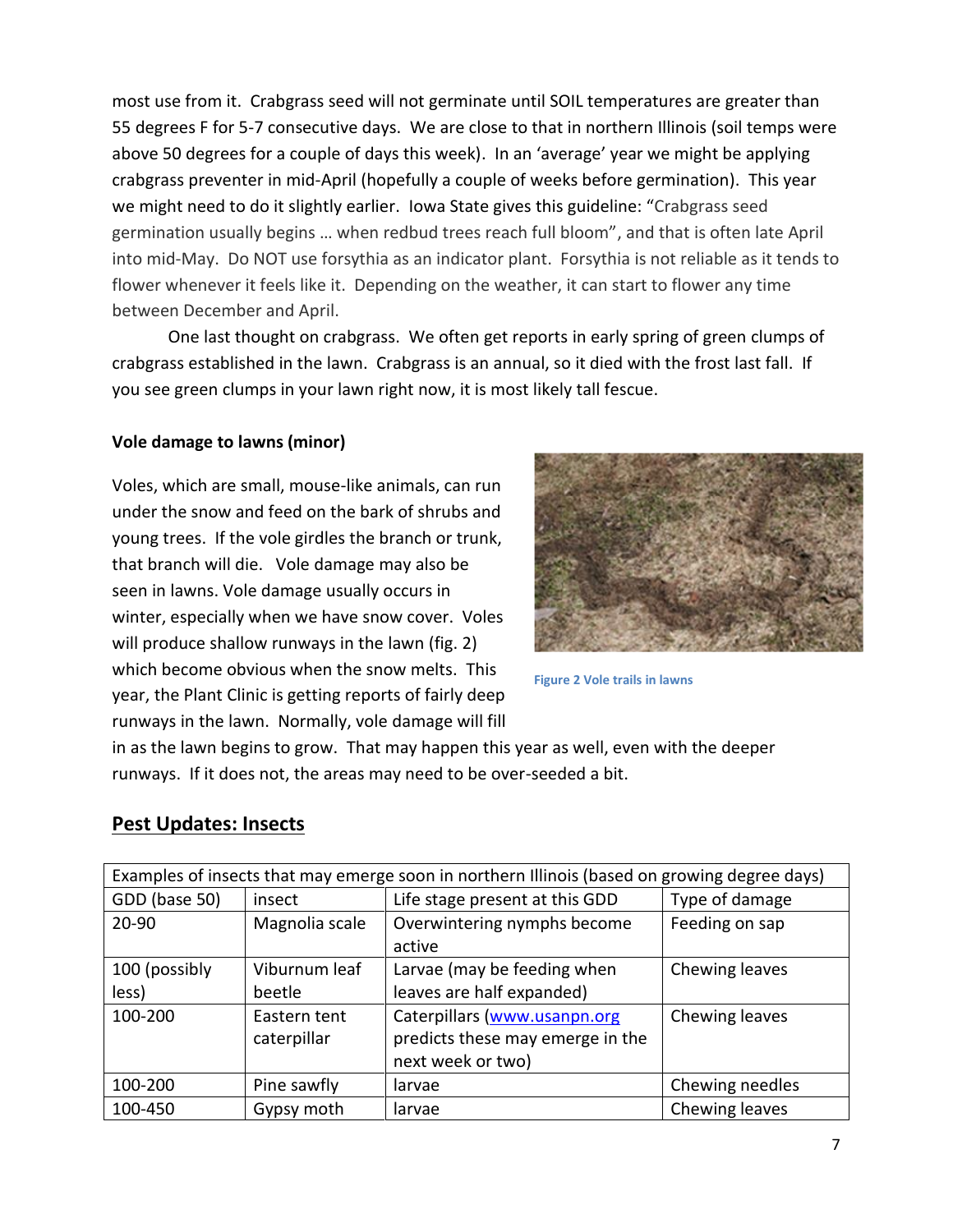#### **Cicadas (potentially serious on young trees and shrubs)**

There are a lot of reports of an impending cicada attack coming our way this summer. Let's clear this up. The brood that has been mentioned in many sources (from media, to blogs, to village newsletters) will emerge in East-Central Illinois and points further east. The emergence will occur south of the Chicago region and will not impact us. For a good visual of the various broods see this [link.](https://www.google.com/url?sa=t&rct=j&q=&esrc=s&source=web&cd=&ved=2ahUKEwjoieeEjczvAhUbOs0KHSWhAn4QFjAKegQIAxAD&url=https%3A%2F%2Fwww.fs.fed.us%2Fforesthealth%2Fdocs%2FCicadaBroodStaticMap.pdf&usg=AOvVaw2G2Mg2-4SE6sfvk2ZbvnOL)



**Figure 3 Periodical cicada**

The periodical (17 year) cicadas (fig. 3) are not due

to emerge in the Chicago region until 2024. However, there are often some early emergers. In 2020 some parts of the Chicago region did see the emergence of a significant number of cicadas from the 2024 brood (this was actually a sub-brood of the 2024 brood). We could see some early emergers in 2021, 2022 or 2023, but there is no way to predict what areas may see them or how many will emerge. The ones that emerged last year came out in late May and were around for most of June. That would be the likely time frame again this year.

**Management:** There is nothing to put on the ground to stop them from emerging and no chemical controls are recommended. We don't suggest postponing planting this year, as this is not a major emergence year. Do be prepared to protect shrubs and smaller trees. They can be covered with tulle as a barrier.

#### **Viburnum leaf beetle (potentially serious)**

Viburnum leaf beetle (*Pyrrhalta viburni*) is becoming a common problem in the Chicago region. It was first reported in Dupage County in 2012. It has been found feeding mostly on arrowwood viburnum (*Viburnum dentatum*) and the American cranberrybush viburnum (*Viburnum opulus* var. *americanum*, formerly *V. trilobum*)*.* We have noted some feeding damage on blackhaw viburnum (*Viburnum prunifolium*) as well.



**Figure 4 Egg laying sites as seen over winter into spring**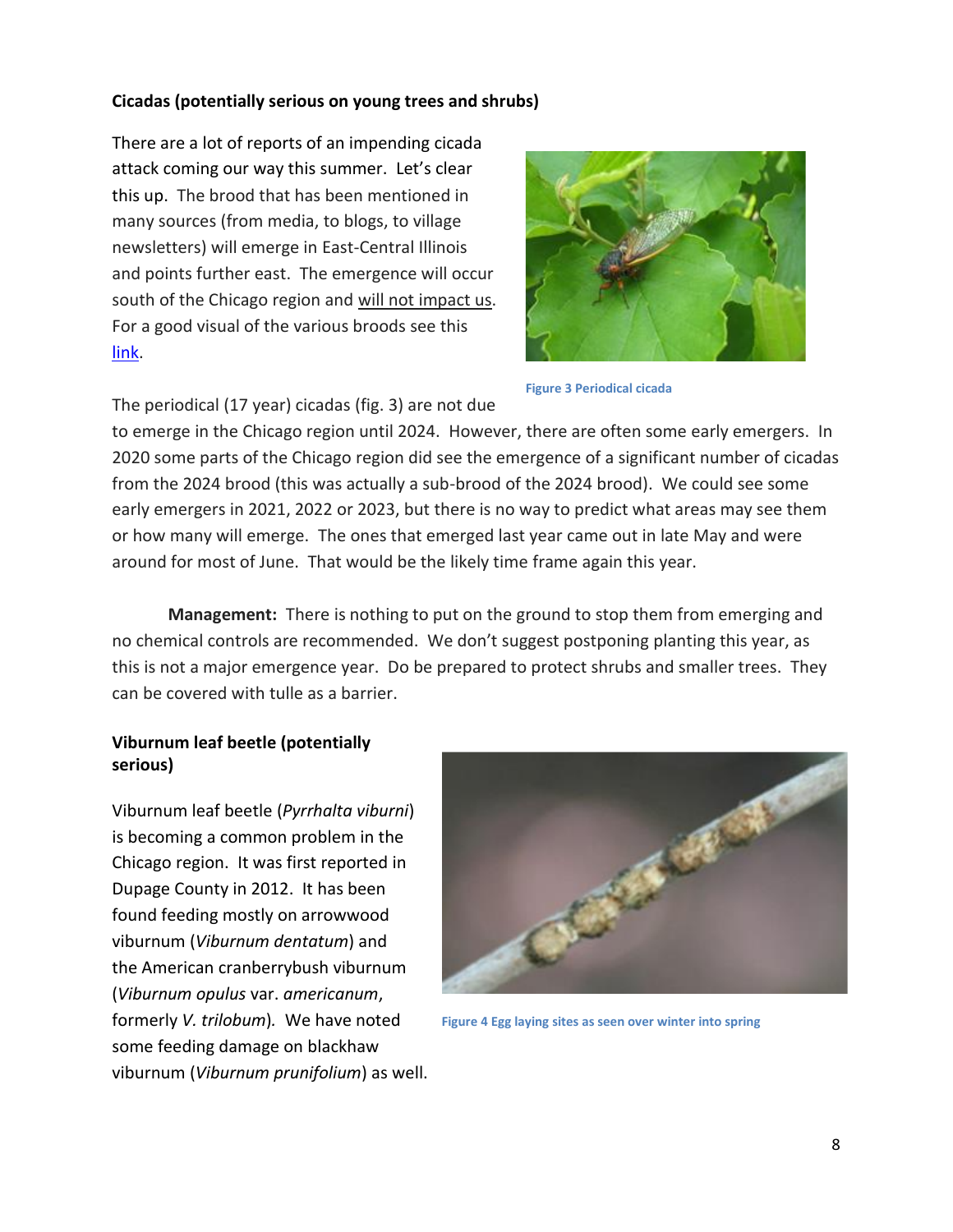This is a pest of concern because it is a serious defoliator of viburnums. Both the larvae and the adult beetle will feed on leaves, so we can see damage all season. The beetle overwinters as eggs in the tips of stems. The egg-laying damage usually occurs in rows. The eggs are laid in holes chewed by the adult female. The holes are then covered by a cap of chewed bark. These caps are fairly easy to see as they are a slightly different color than the stem. Figure 4 shows the egglaying sites in fall when they are new, and figure 5 shows them after the larvae have emerged. We may



**Figure 5 Egg-laying sites after larvae have emerged**

still have time to minimize populations by cutting out and destroying these egg-laying sites. If we can kill them before they hatch, management of this pest will be easier for the rest of the season.

When the larvae do hatch, they are tiny. In fact, they are so small that they are easily

overlooked. In figure 6, the little spot next to the penny is a very young viburnum leaf beetle larvae. Be looking for them on leaves that are only about half open. The larvae can be found feeding between the veins and doing damage before the leaf has completed expanded. Figure 7 shows a leaf that is only partially expanded, but already being fed upon by newly hatched larvae.



**Figure 6 Very young VLB larva below penny**

The larvae, when larger and easier to see (about 1/3 inch), may be pale green, pale orange or yellow. They do have a distinctive pattern of black spots along their sides

and a row of black dashes running down their backs. At maturity, the larvae are a little less than half an inch long. The larvae chew on the undersides of new foliage.

When mature, the larvae crawl to the ground, usually in mid-June, and pupate in the soil. Adults emerge from the soil (early July) and also chew on the leaves. Their feeding damage forms irregular holes in the leaves. The beetles are about ¼ inch long and brown in color. On close inspection, golden hairs can be seen on the wing covers of the adult beetle. The adult beetles will be mating and laying eggs from summer into fall. There is one generation of the beetle each year. Heavy and repeated defoliation by the viburnum leaf beetle can lead to death of the shrubs.

**Management**: From October through April twigs with eggs in them can be pruned out and destroyed. This is the most effective way to reduce populations and minimize damage and is highly recommended. (If the larvae can't hatch, they can't eat). Trim out only the last few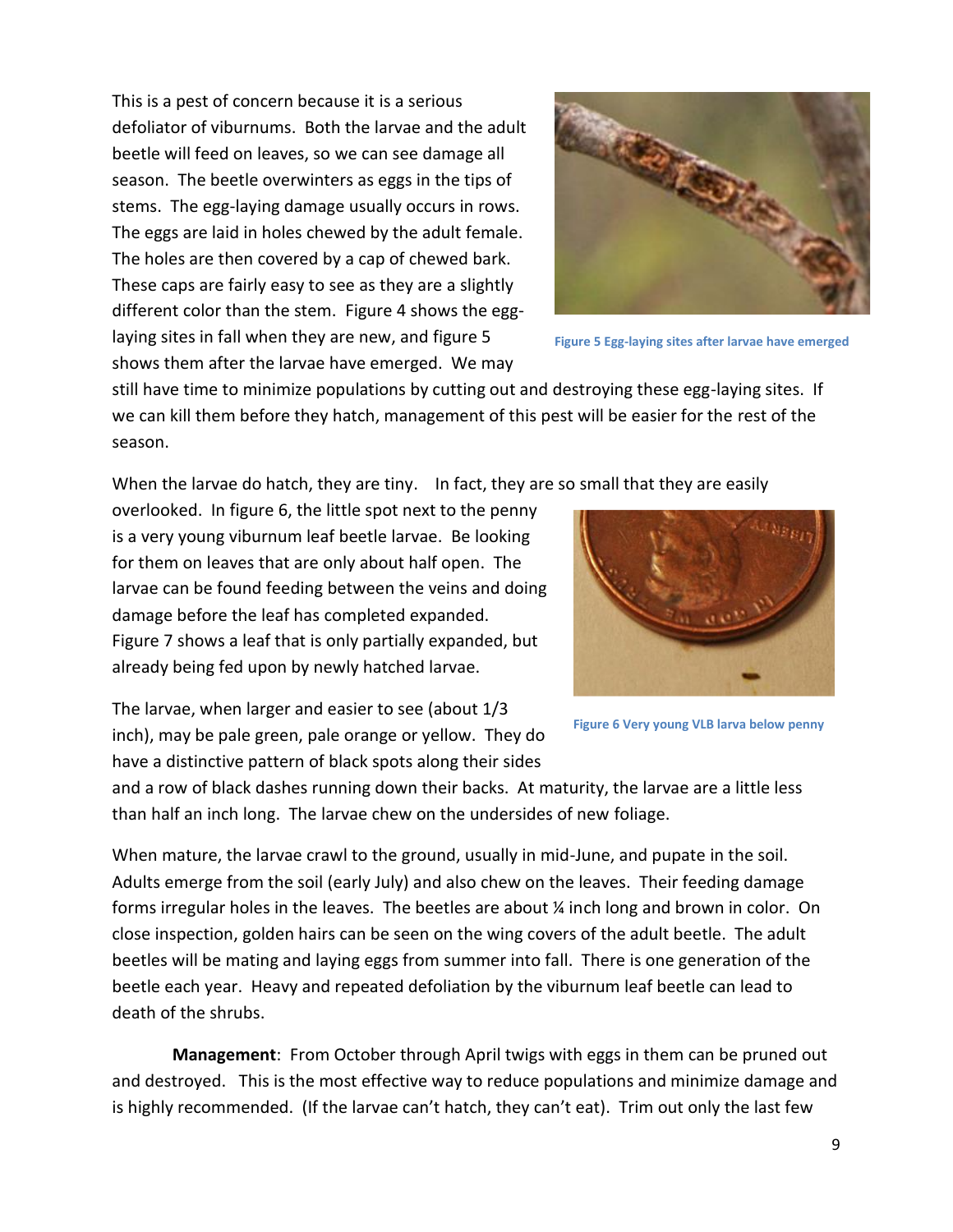inches of each twig where egg-laying sites are visible. You do not need to cut the whole stem back.

Insecticides can be used on the larvae from late April through June when they are feeding. Some university websites are suggesting treating **larvae** with either spinosad or insecticidal soap. To be effective, these products must be sprayed on the larvae (usually found on the undersides of the leaves). Cornell University also suggests a single soil application of imidacloprid in spring to control **adults** this summer. Because imidacloprid is systemic, it can be translocated into the flowers and pose a hazard for pollinators. If previous damage warrants the use of this product, protect pollinators by applying imidacloprid immediately after flowering ends. Other insecticides can be used in summer when the beetles



**Figure 7 Young viburnum leaf beetle larvae seen on a half expanded leaf**

are out. Insecticidal soap is not effective against the adult beetles. If the larvae are successfully controlled in spring, there will be no adults to treat. The larvae do a lot of damage and are easy to kill, so it is worth attacking that stage of the life cycle.

If you plan to add new viburnums to the landscape, don't plant big groups (remember diversity is the way to go). Plant one or two, and this pest will be easier to manage.

Good websites:

[http://www.mortonarb.org/trees-plants/tree-and-plant-advice/help-pests/viburnum-leaf](http://www.mortonarb.org/trees-plants/tree-and-plant-advice/help-pests/viburnum-leaf-beetle)[beetle](http://www.mortonarb.org/trees-plants/tree-and-plant-advice/help-pests/viburnum-leaf-beetle)

<http://www.hort.cornell.edu/vlb/manage.html>

#### **Egg masses and more**

As with viburnum leaf beetle, we may still have some time to look for other insects in their overwintering stage. The best time to look for egg masses like those of Eastern tent caterpillar, gypsy moth and bagworm is before the season gets going. Look for egg masses now and destroy them to reduce the population for the coming season.

Eastern tent caterpillar egg masses are dark gray to black and are wrapped around twigs that are about the diameter of a pencil. Prune out branches with egg masses attached. Gypsy moth egg masses are buff colored, covered with hairs, and about 1 1/2



**Figure 8 Bagworm bag made from arborvitae needles**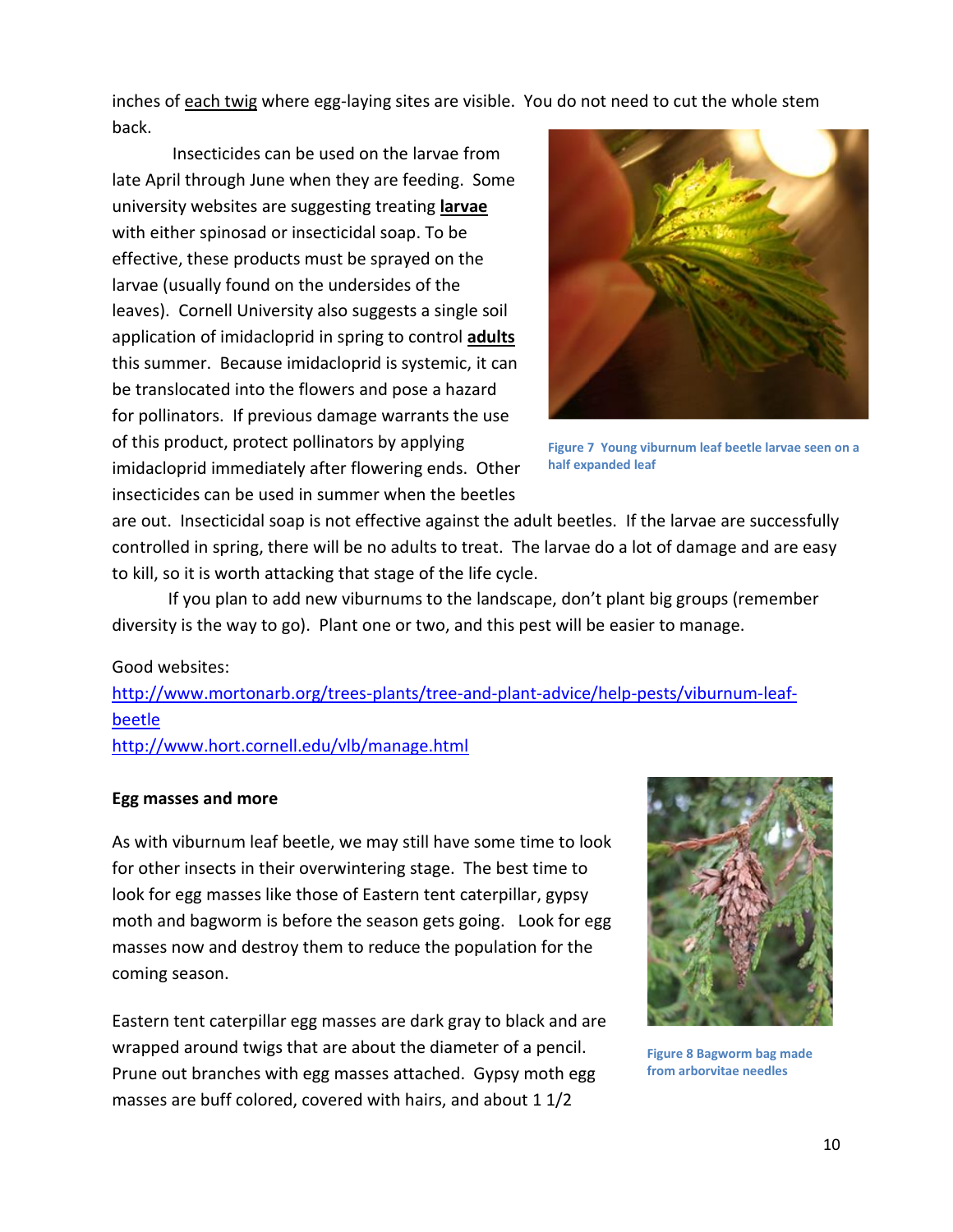inches long. Each female usually lays one egg mass, which could contain as many as 1,000 eggs. Egg masses can be carefully scraped off bark and destroyed before they hatch. Bagworm eggs spend the winter in the bag that was made by the caterpillar last season (fig. 8). The bags are made from leaves of the host plant and can be found hanging from branches. Pull the bags off the host plant.



Since we will soon be working on spring clean-up in the garden, this would be a good time to look at

**Figure 9 Stems and leaves of euonymus covered with a large number of adult scale**

groundcover euonymus. If yours is infested with scale insects, prune out heavy infestations now (fig. 9). Reducing the population now will make insecticides more effective when it is time to treat in summer.

#### **Magnolia scale (potentially serious)**

Populations of magnolia scale (*Neolecanium cornuparvum*) have been high for the last few

years. These insects have sucking mouthparts and extract sap from the host plant's branches and twigs. Badly infested trees are weakened and growth is slowed. When infestations are severe, branch dieback can result, and with repeated severe attacks, trees may be killed.

Late last summer into fall, adult females gave birth to live young, called crawlers. The crawlers are tiny, flattened, and vary in color from yellow to reddish-brown (fig. 10). The crawlers settled down on one- to two-year-old twigs to feed and remained there through the winter. They are still there and are most likely already active again (in terms of feeding).



**Figure 10 Magnolia scale crawlers (arrows)**

#### **Management:** Check twigs for signs

of the tiny crawlers. If they are moving around, they are alive. If they seem dry and fall off easily when you rub them, they are dead. Dead crawlers, means you won't need to treat this spring. It should be noted that adult scale will remain in place even when dead. This often gives the impression that the insecticides did not work. Dead adults will be dry and easy to pick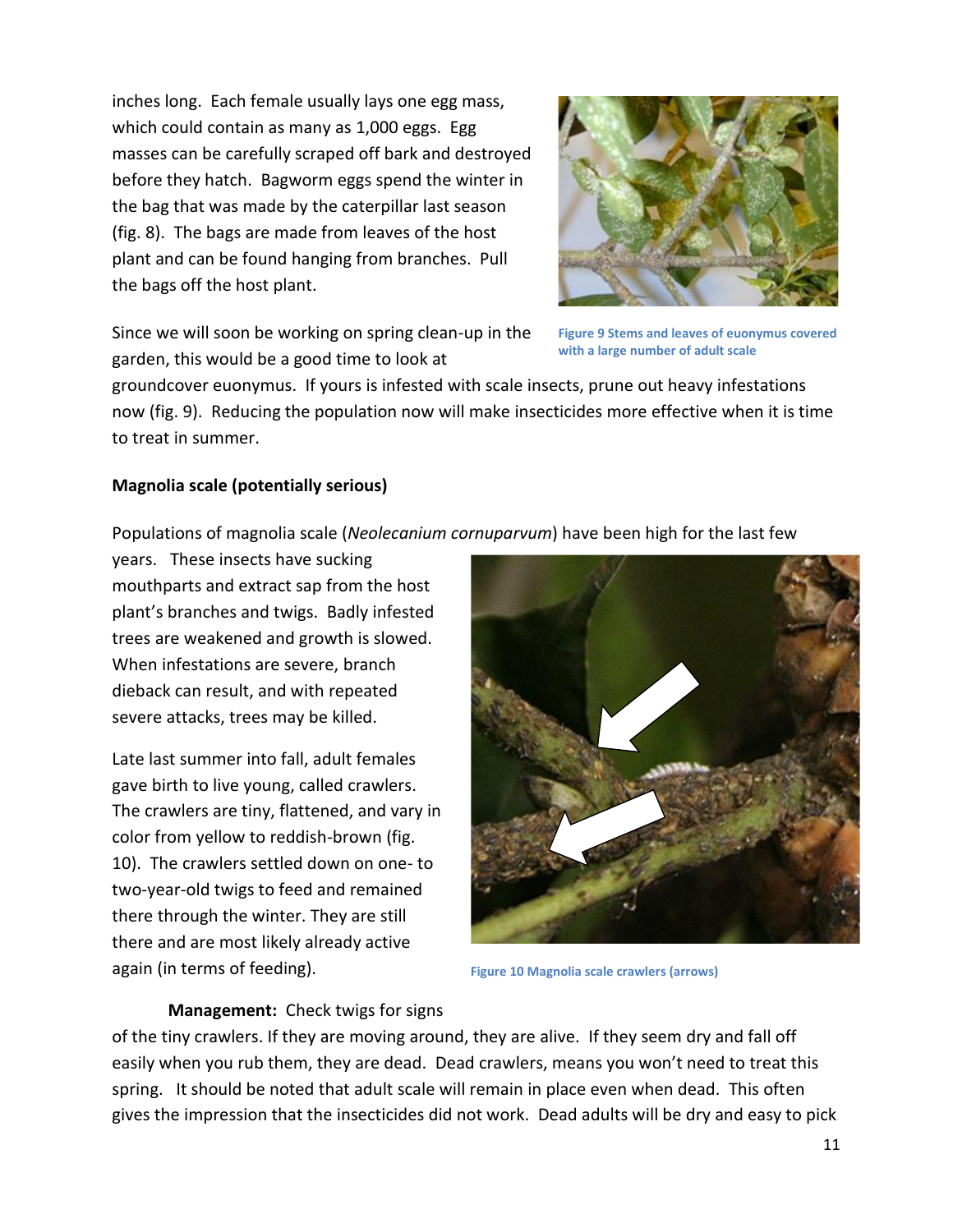off. Live scale will ooze liquid when crushed. At any rate, last year's adults should have died from old age.

If you find live crawlers, you can treat the crawlers now (before leaves emerge) with a dormant oil. Check the label for any temperature restrictions. Note that some oils are sold as "horticultural oil" or "multi-season oil" rather than dormant oil. Products labeled this way often come with two sets of mixing instructions: one for use as a dormant oil and one for use as a summer soil (when foliage is present). Select the right set of mixing instructions for the situation. Insecticidal soaps are also effective against the crawler stage. The soap must be sprayed directly on the crawlers.

Good web site: [http://www.mortonarb.org/trees-plants/tree-and-plant-advice/help](http://www.mortonarb.org/trees-plants/tree-and-plant-advice/help-pests/magnolia-scale-neolecanium-cornuparvum)[pests/magnolia-scale-neolecanium-cornuparvum](http://www.mortonarb.org/trees-plants/tree-and-plant-advice/help-pests/magnolia-scale-neolecanium-cornuparvum)

#### **Pest Updates: Diseases**

#### **Snow mold on lawns (minor)**

As the snow melted this spring, it revealed more than just the trails left by voles. We are seeing patches of lawn that do not look healthy. This is snow mold, a fungal disease. Actually, it is a group of diseases, but we'll just refer this group under the umbrella title of snow mold. We see snow mold in cool, wet weather right after the snows melt. Infected leaves may be tan or grayish and can often be seen in large patches, especially in areas when snow was piled high. The leaves tend to be matted down and covered with a



**Figure 11 Snow mold right after snow melt, showing mycelium (photo: S. Yiesla)**

grayish webby structure (the mycelium of the fungus, fig. 11). We may be able to see dark, roundish structures on the leaves. These are sclerotia and they help the fungus survive through the season. The gray, webby structure dissipates as the area dries, leaving dead, matted grass behind (which is what we are seeing now).

**Management:** Luckily, even when the leaves die, the roots do not and they can grow new leaves when the weather becomes warmer and drier. Rake out dead foliage to allow for better air circulation. This will allow the area to dry in a timely fashion. If the lawn does not fill in on its own, consider overseeding the area.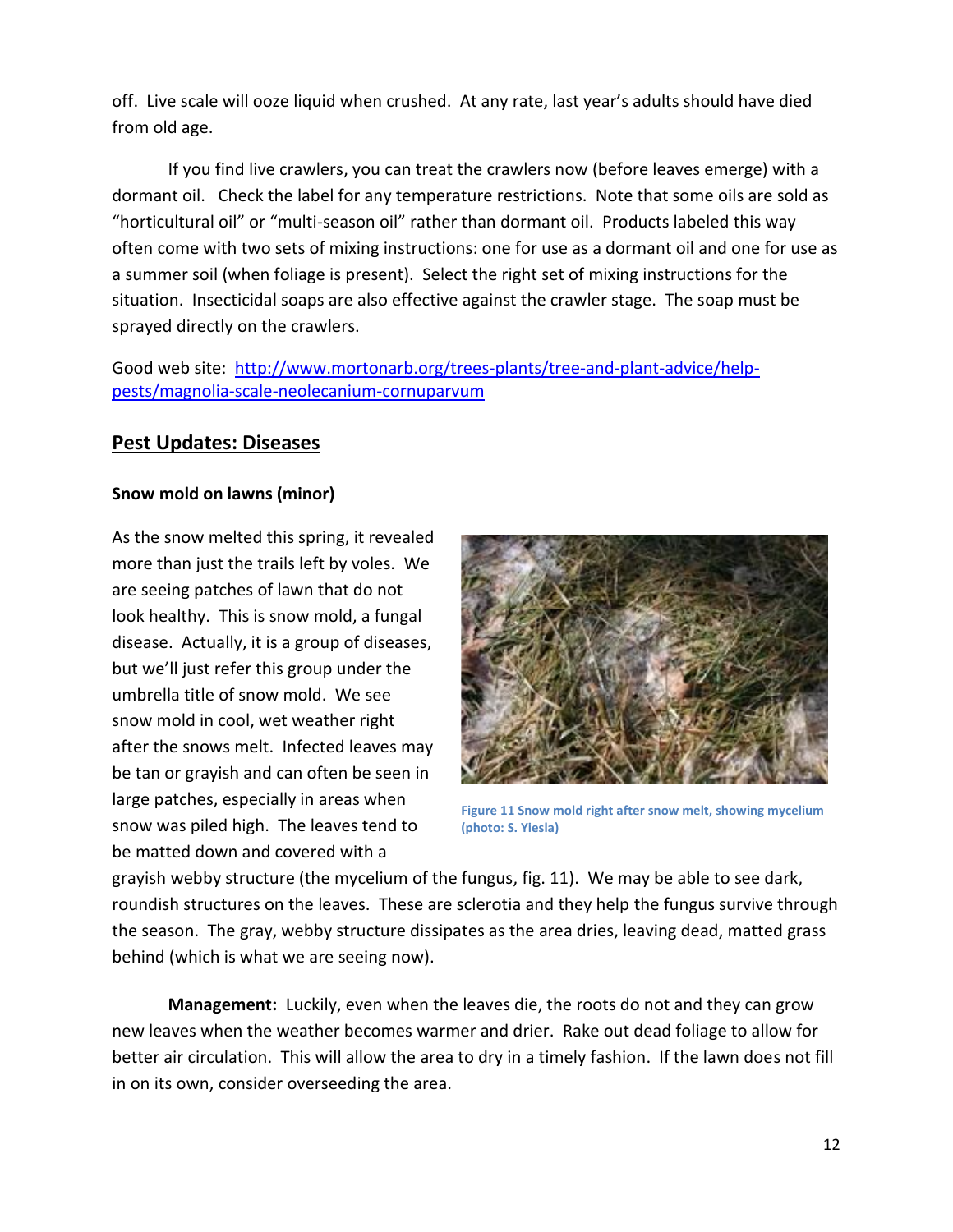Often the lawn can recover without any chemical intervention. Cultural methods can help prevent the disease. Avoid compaction on lawns. Don't pile a lot of snow in one place, if possible. Avoid excessive applications of nitrogen in the fall.

#### **Cankers (serious)**

With so much stressful weather over the last 8 to 10 years, we have seen a serious increase in

canker diseases. The pathogens that are responsible for cankers are not strong ones. They can only attack stressed or wounded plants. The early part of the season is a good time to scout for cankers, so let's look around to see if any of our trees or shrubs have cankered branches that need to be removed. Cankers are a physical symptom (a wounded or damaged area). Removing these diseased branches can limit the spread of disease. Some cankers can be very obvious, such as golden canker (fig. 12) on dogwood. The stem will turn



**Figure 12 Golden canker on dogwood**

yellowish and will stand out against the normal green or red stems. Cytospora canker on spruce can also be easily seen. Look for a thin white flow of sap. It will look a bit like whitewash. That flow will originate from the canker. The canker itself is not very obvious. Other cankers may be difficult to see. Some will be sunken in but others may not be. Some cankers may lead to cracked bark or a sap flow.

Cankers are very common on plants that are stressed. We have seen an increase in cankers in the last few years, due to environmental extremes in the last decade (drought, flooding, excessively wet springs, two brutal winters, and several dry, hot summers). Cankers are serious because the tissue under the bark is killed. This is the tissue that carries water to the upper part of the tree or shrub. This leads to dieback of branches. If the cankers occur on the main trunk, a large portion of a tree (or even the whole tree) could be lost.

**Management:** Avoid wounding trees and shrubs. The pathogens that cause cankers are not very strong and often need a wound to gain entry. Cankered stems should be cut out. When cutting out cankers, go at least 6 inches below the canker to make the cut, as the disease may have spread under the bark, away from the original canker site. Clean your tools between each cut to minimize spread. Keep trees in good health. Watering during dry times is very important for maintaining good vigor in the tree.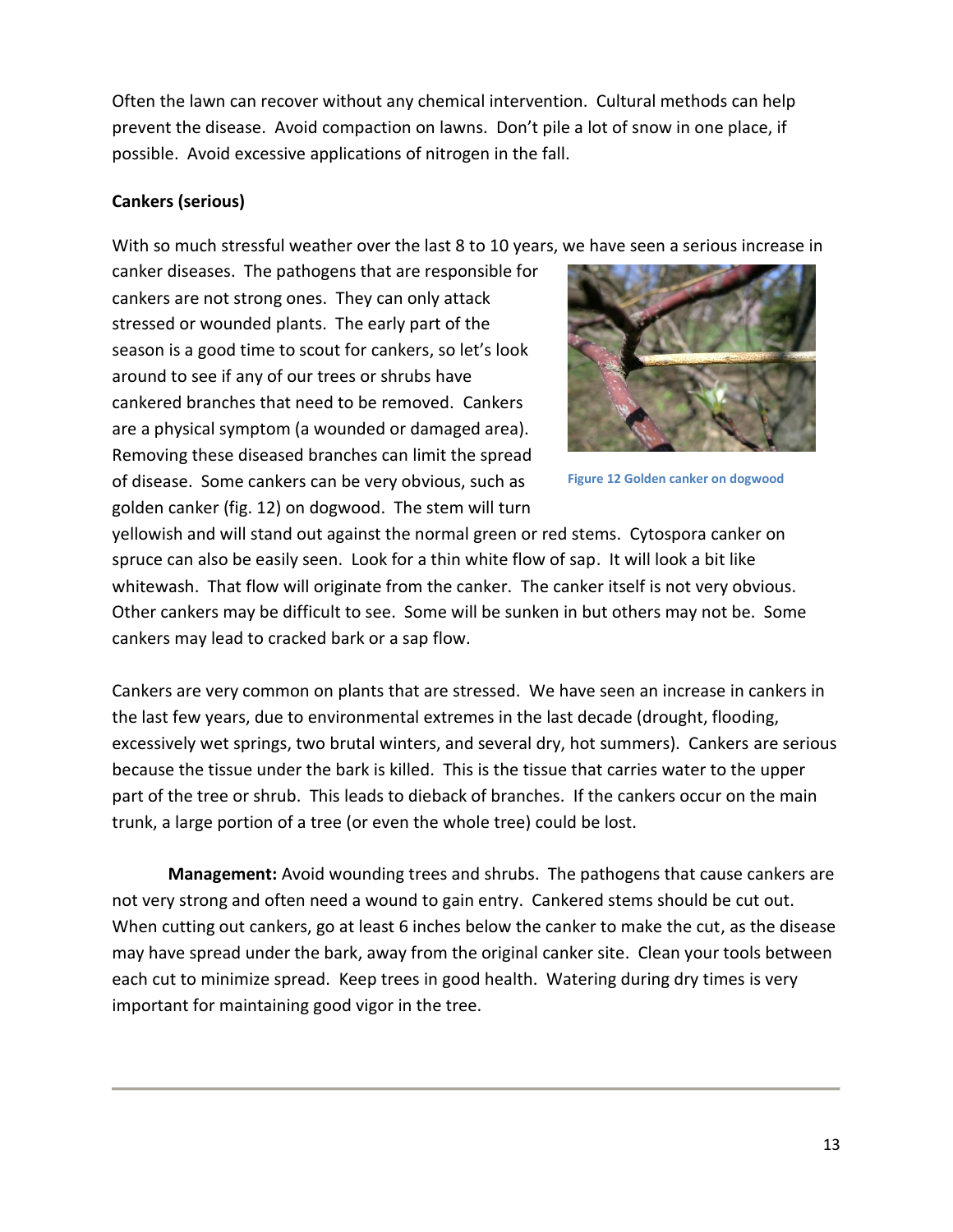

#### *[Bartlett Tree Experts, Presenting Sponsor of the Plant Clinic.](https://www.bartlett.com/)*

The Plant Health Care Report is prepared by Sharon Yiesla, M.S., Plant Knowledge Specialist and edited by Stephanie Adams, Ph.D., Plant Heath Care Leader; Fredric Miller, Ph.D., Research Entomologist at The Morton Arboretum and Professor at Joliet Junior College; Julie Janoski, Plant Clinic Manager; and Carol Belshaw, Arboretum Volunteer. The information presented is believed to be accurate, but the authors provide no guarantee and will not be held liable for consequences of actions taken based on the information.

Thank you...I would like to thank all the staff and volunteers that report disease and pest problems when they find them. Your hard work is appreciated.

Literature/website recommendations: Indicator plants are chosen because of work done by Donald A. Orton, which is published in the book Coincide, The Orton System of Pest and Disease Management. Additional information on growing degree days can be found at: [http://www.ipm.msu.edu/agriculture/christmas\\_trees/gdd\\_of\\_landscape\\_insects](http://www.ipm.msu.edu/agriculture/christmas_trees/gdd_of_landscape_insects) [http://extension.unh.edu/resources/files/Resource000986\\_Rep2328.pdf](http://extension.unh.edu/resources/files/Resource000986_Rep2328.pdf)

This report is available as a PDF at The Morton Arboretum website at <https://www.mortonarb.org/news-publication/plant-healthcare-report?tid=259>

For pest and disease questions, please contact the Plant Clinic. At this time due to the COVID-19 situation , the Plant Clinic building is closed. You can still contact the Plant Clinic via email at [plantclinic@mortonarb.org](mailto:plantclinic@mortonarb.org) . Emails will be answered during business hours Monday through Friday. Plant Clinic can also be reached by phone (630-719-2424), Monday thru Friday 11 am to 3pm. Inquiries or comments about the PHCR should be directed to Sharon Yiesla at [syiesla@mortonarb.org](mailto:syiesla@mortonarb.org).

Copyright © 2021 The Morton Arboretum